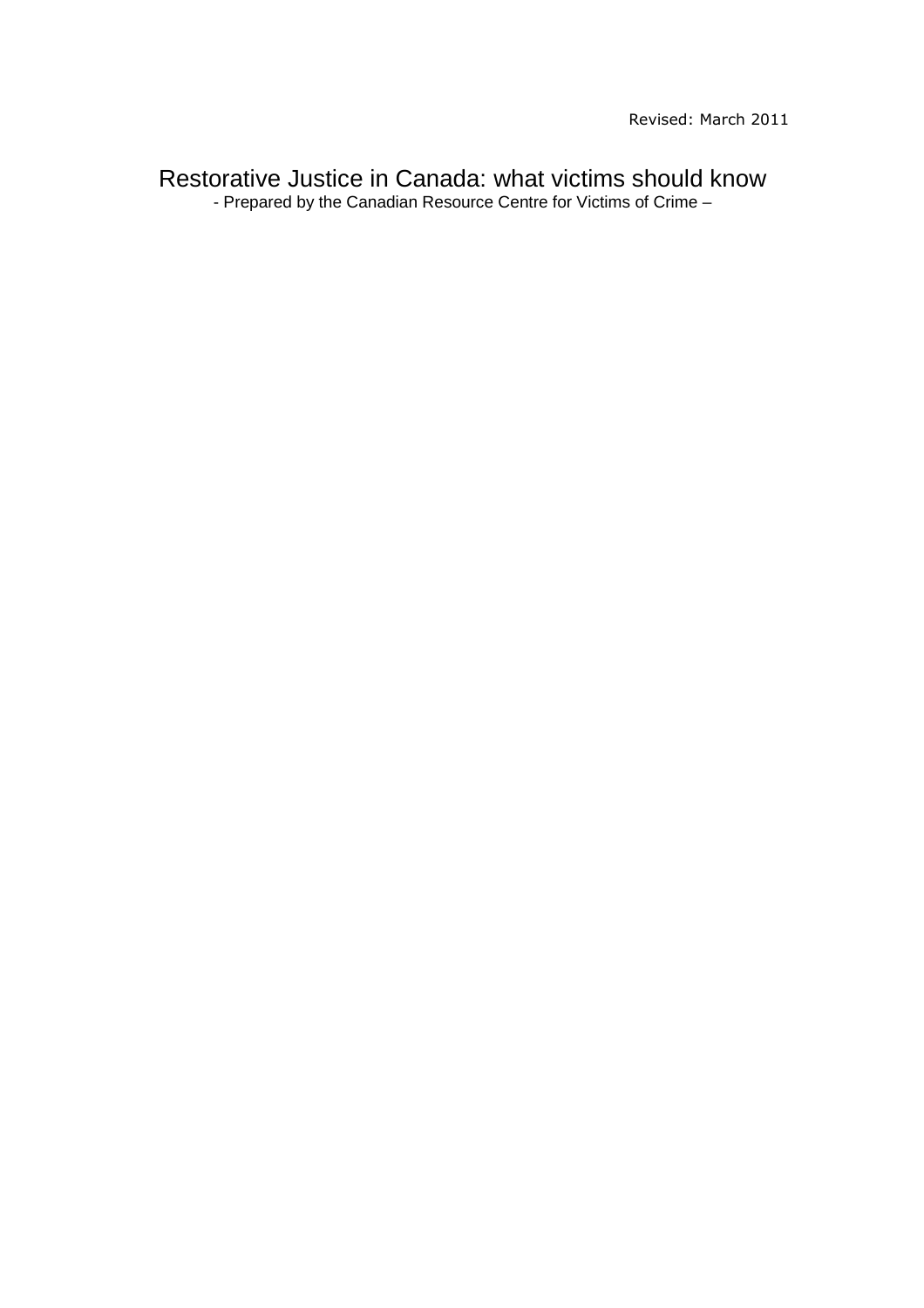#### **Introduction**

If we were to start from scratch and build an entirely new criminal justice system, should it resemble our current system? Presently, the criminal justice system is far from perfect. In fact, we go out of our way to encourage the accused party to deny guilt, even when guilty. We exclude the injured party – the victim. We focus more on how evidence was gathered than we do about what that evidence means. The current criminal justice system is one designed by lawyers, for lawyers and the result is that victims and offenders are often bystanders in the proceedings.

During the past 30 years, a restorative justice movement has emerged in Canada. It is a movement that finds the current justice system inadequate in terms of dealing with offenders, victims and communities in the aftermath of crime. The current criminal justice system is seen as retributive, concentrating solely on fixing blame and guilt. Restorative justice asserts that victims are forgotten entities in the current justice process and should have a greater role in determining the outcome of their case.

Restorative Justice (RJ) is not a program, but a way of looking at crime. It can be defined as a response to crime that focuses on restoring the losses suffered by victims, holding offenders accountable for the harm they have caused, and building peace within communities.

We have begun to see a litany of criminal justice programs that try to apply various principles of restorative justice. These programs should involve the voluntary participation of the victim of the offence, the offender and members of the community. Those affected directly by the crime may come together for discussions about it and its impact on their lives. The process requires wrongdoers to recognize the harm they have caused and to accept responsibility for their actions. Wrongdoers must also make reparation to the victims and the community.

## **Principles of restorative justice**

Restorative programs are often characterized by four key values:

Encounter: Create opportunities for victims, offenders and community members who

want to do so to meet to discuss the crime and its aftermath.

Amends: Expect offenders to take steps to repair the harm they have caused.

Reintegration: Seek to restore victims and offenders as whole, contributing members of society.

Inclusion: Provide opportunities for parties with a stake in a specific crime to participate in its resolution.

Some further principles of restorative justice:

- Recognition that crime is a violation of one person by another.
- Recognition that crime is harmful to personal relationships and to communities.
- The focus is on problem solving and restoration of harmony.
- Restitution and reconciliation are used as a means of restoration.
- The community acts as a facilitator in the restorative process.
- The holistic context of an offence is taken into consideration, including moral, social, economic, political and religious considerations.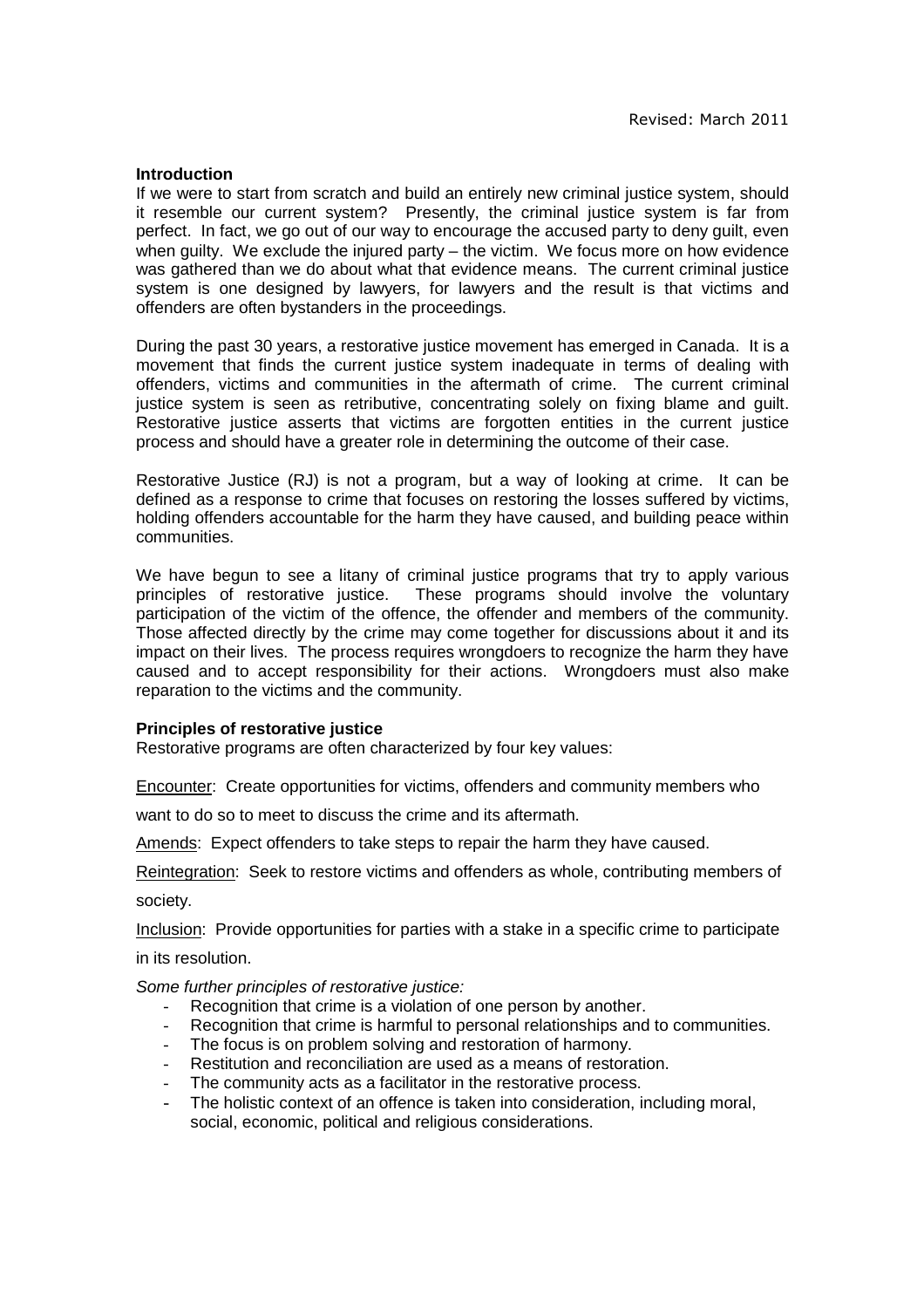The following is a list of principles comparing the focus of the current criminal justice system with a restorative system:

| <b>Old Paradigm: Retributive</b>                                                                              | <b>New Paradigm: Restorative</b>                                                                                                                          |
|---------------------------------------------------------------------------------------------------------------|-----------------------------------------------------------------------------------------------------------------------------------------------------------|
| Focus on establishing blame and guilt                                                                         | Focus on problem solving, liabilities and<br>obligations, focus on the future.                                                                            |
| Stigma of crime permanent.                                                                                    | Stigma of crime removable.                                                                                                                                |
| No encouragement for repentance and<br>forgiveness.                                                           | Possibilities for repentance and<br>forgiveness.                                                                                                          |
| Dependence upon proxy professionals.                                                                          | Direct involvement by participants.                                                                                                                       |
| Action directed from state to offender:<br>Victim ignored - Offender passive.                                 | Victim and offender's roles recognized in<br>both problem and solution: Victim<br>rights/needs recognized; Offender<br>encouraged to take responsibility. |
| Offender accountability defined as taking<br>punishment.                                                      | Offender accountability defined as<br>understanding impact of action and<br>helping decide how to make things right.                                      |
| Offence defined in purely legal terms -<br>devoid of moral, social, economic,<br>political dimensions.        | Offence understood in whole context -<br>moral, social, economic, political.                                                                              |
| "Debt" owed to state and society.                                                                             | Debts/liability to victim recognized.                                                                                                                     |
| Response focused on offender's past<br>behavior.                                                              | Response focused on harmful<br>consequences of offender's behavior.                                                                                       |
| Imposition of pain to punish and<br>deter/prevent.                                                            | Restitution as a means of restoring both<br>parties; reconciliation/restoration as a<br>goal.                                                             |
| Conflict seen as individual vs. state -<br>interpersonal, conflictual nature of crime<br>obscured, repressed. | Crime recognized as interpersonal<br>conflict.                                                                                                            |
| Community represented abstractly by the<br>state.                                                             | Community as facilitator.                                                                                                                                 |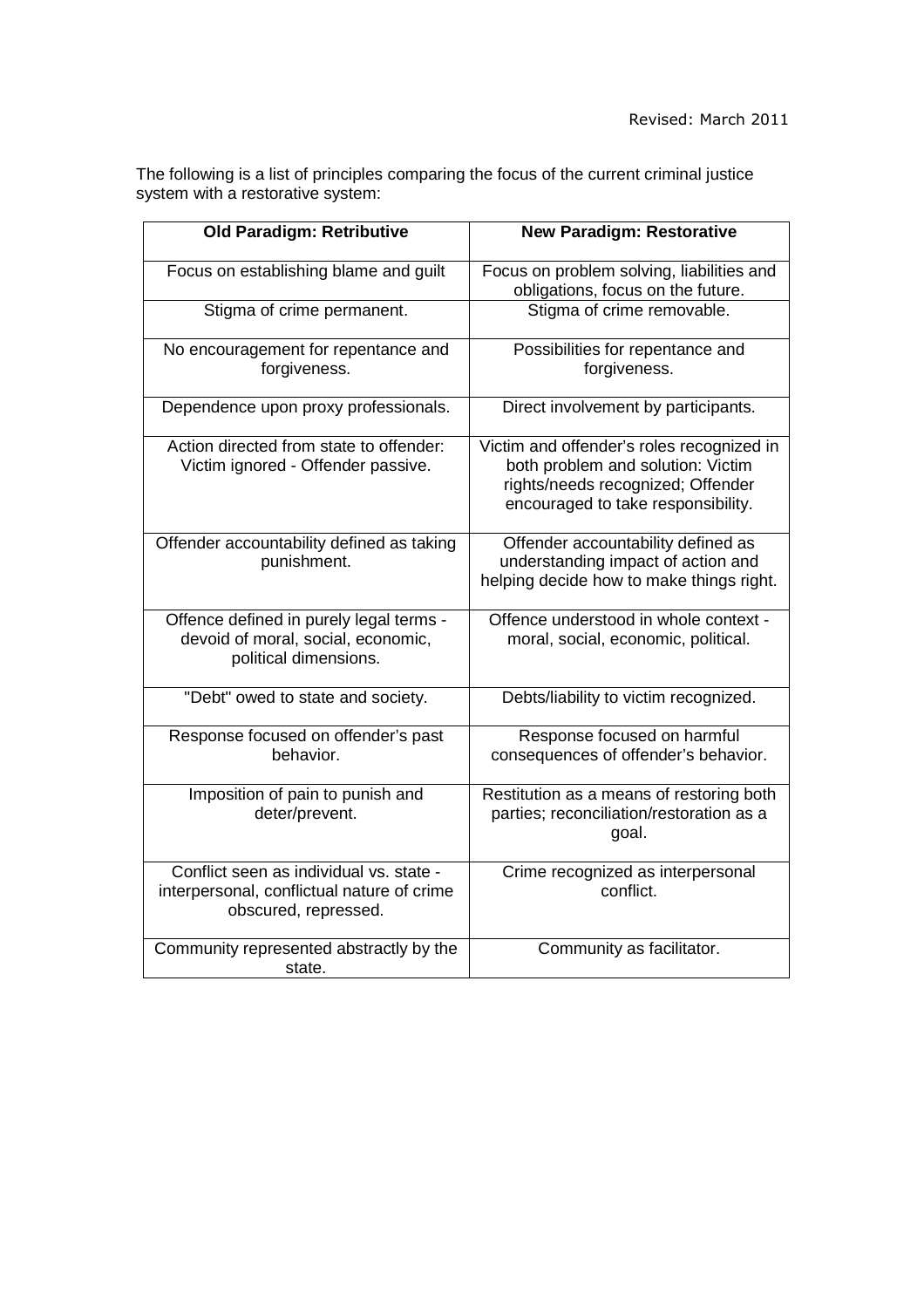#### **Restorative Justice in Canada**

In 1996, the sentencing principles in the Criminal Code were amended to encourage the use of community-based sentencing and focus on restorative elements such as the need to promote a sense of responsibility in offenders and for them to acknowledge and make reparation for the harm they have done to their victims and to the community. In fact, paragraph 718.2(e) of the Criminal Code, states that "all available sanctions other than imprisonment that are reasonable in the circumstances should be considered for all offenders, with particular attention to the circumstances of Aboriginal offenders."

In the Gladue case, the Supreme Court of Canada rejected the view that a restorative approach is a more lenient approach to crime, or that a sentence focusing on restorative justice is a lighter sentence. Restoring harmony involves determining sentences that respond to the needs of the victim, the community, and the offender.

Advocates of restorative justice believe that it is in the best interests of society to support offenders in turning away from crime and learning to behave in socially acceptable ways. Restorative programs are believed to encourage offenders to feel and express remorse, to recognize the harm they have done to their victims, and to accept responsibility for their actions.

#### **Religious Roots**

Some of the earliest restorative justice pioneers were from faith communities such as the Mennonites. They drew from their faith tradition and the Bible the notion that justice had everything to do with healing and worked on making a people whole. They believed that justice was all about making things right with God and with one another.

Nowadays, many restorative justice programs are still rooted in religious or faith-based principles of reconciliation, restoration, and healing. Some people argue that restorative justice, with its spiritual roots and values, is a more morally and emotionally satisfying model for criminal justice than the current state-centered, retributive model.

Forgiveness and restoration are viewed as fundamental to how we should respond to human wrongdoing. With its emphasis on making things right and restoring balance and harmony, restorative justice touches the foundational beliefs of the major world faiths.

Promoters of RJ must be careful about linking it too closely with faith and religion. Some victims may feel ill at ease dealing with a criminal justice philosophy so fundamentally tied to faith-based principles. At the same time, others have found the principles of forgiveness, reconciliation and restoration very rewarding in their journey toward healing.

While forgiveness may be appropriate for some victims and it may result naturally for some participants in RJ programs, it should not be the goal. Victims must not be pressured to forgive an offender. The burden on the victim is heavy enough without being made to worry about forgiveness. If there is pressure to forgive and at the end of the process the victim is unable to do so, this may be unnecessarily interpreted as a failure.

#### **Cost-saving Issues**

A significant amount of funding is required to develop and sustain restorative justice programs. At the same time, there is a substantial push for government to create more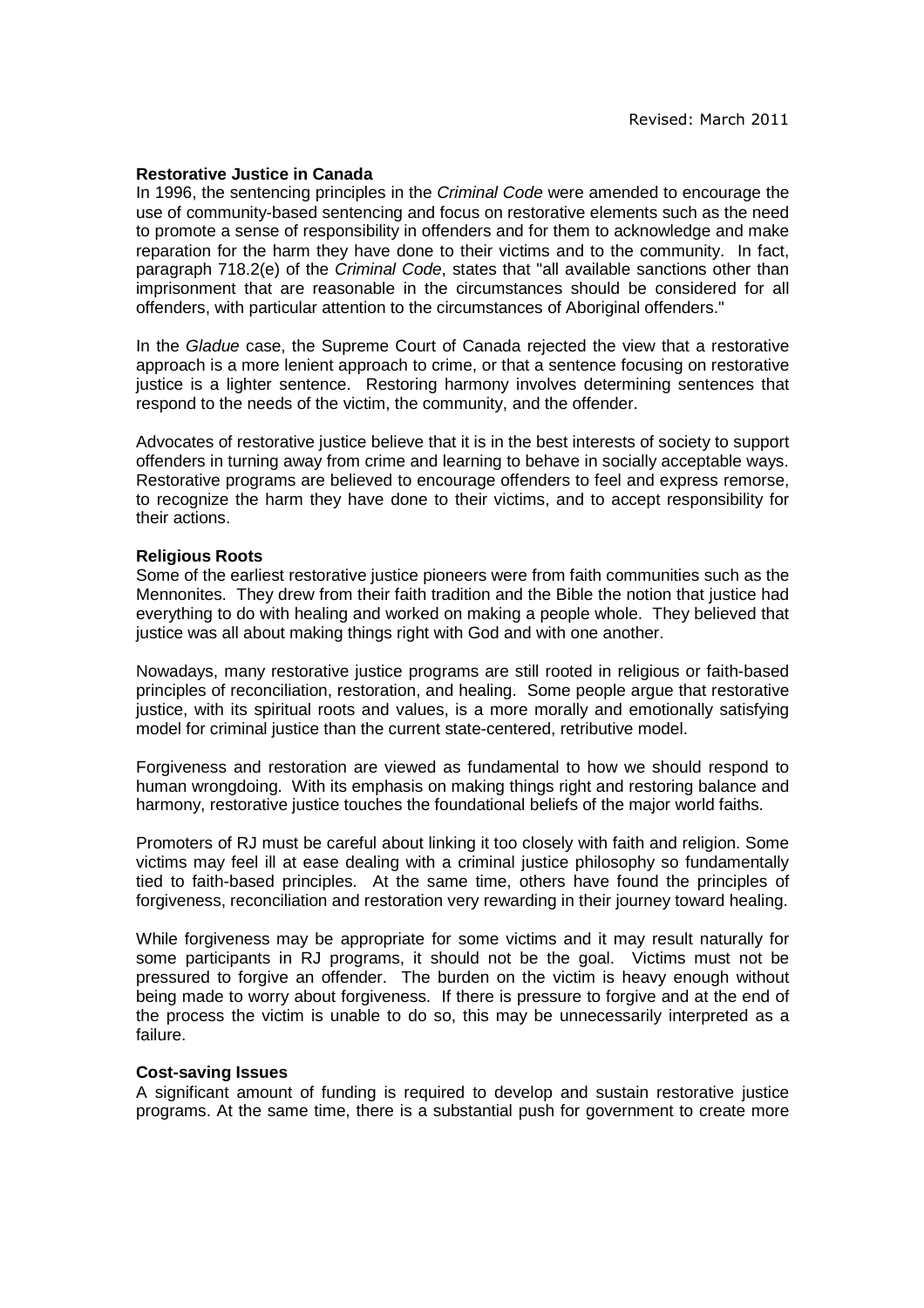restorative programs throughout Canada because some believe that such programs will reduce the long-term costs of incarceration.

The purpose of a RJ program must never be to cut costs. If a program is set up to save the government money, it may not be honouring the principles of RJ.

## **The limitations of RJ**

There will always be a need for the traditional justice system, as some cases are simply not appropriate for RJ programs. Remember that restorative justice can only take place when:

- An offender admits guilt, accepts responsibility for his/her actions and agrees to participate in the program;
- The victim of the crime freely agrees to participate in the program and without feeling pressured to do so; and
- Trained facilitators are available in the community and a restorative program is in place.

There are offenders who are not appropriate candidates for such programs, as well as victims and their families who do not want to have a role in restorative programs. Even if an offender participates in a RJ program, he/she may still be dangerous and therefore must still be sent to prison. Also, a person who has been wrongfully charged with an offence must have an opportunity to prove his/her innocence in a court of law. Thus, restorative justice programs are not appropriate in every situation.

# **Types of Restorative Justice Programs**

Most restorative justice programs have some common elements. The following list details some of the different types of restorative programs available throughout Canada, as provided by the Correctional Service of Canada Dispute Resolution Unit.

It is important to remember that most programs require the voluntary participation of the offender and that they accept responsibility for their actions. Some programs require the participation of victims. It is also important to note that programs can take place at different stages of the criminal justice process. Some programs may require the offender to plead guilty before proceeding with the program. Others may take place after charges have been laid. Some initiatives take place after conviction but before sentencing occurs (pre-sentence programs), while others take place after an offender has been sentenced (post-sentence programs).

It is important to note that not all programs apply all the principles of RJ. Some may not require victim participation and instead apply other principles. That does not make the program futile, but it is important to understand when assessing a program.

Circles of Support and Accountability are groups of volunteers, often from the faith communities, that form a "covenant" with a released high-risk sex offender (who has served his entire sentence) to accept the Circle's help and advice, to pursue a predetermined course of treatment and to act responsibly in the community. For its part, the Circle helps provide a healthy environment for the ex-offender by advocating with various systems, dialoging the ex-offender about his attitudes and behaviours, and mediating concerns with the community. The victim's participation is not required.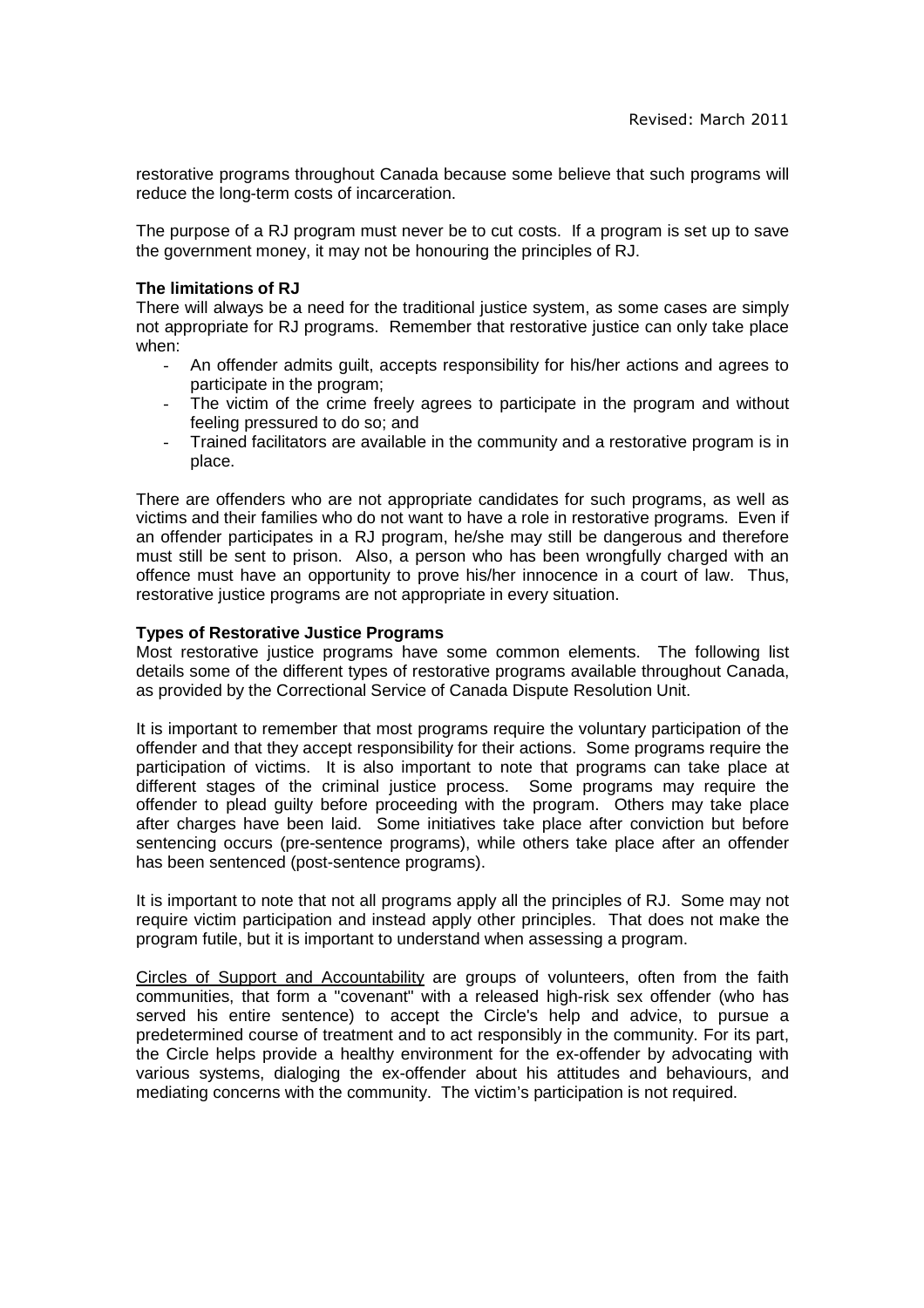Peacemaking Circles are rooted in Aboriginal experience and tradition, and are based on the belief that the primary responsibility for addressing the problems of crime lies in the community and not just with those directly impacted by the crime and their immediate families. Peacemaking circles, be they healing circles or community circles or sentencing circles, also have at their core, the belief that it is important to address not only the presenting criminal problem but also to build community. These circles focus on trying to uncover the underlying problems, and to restore balance where possible. Discussions in these types of circles often explore wider issues of local crime and prevention issues, going beyond just the situation at hand.

Healing circles are ceremonies intended to bring conflict to a close, allow the participants to express their feelings, and indicate that the offender and victim have undergone personal healing.

In Sentencing Circles, the victim, offender, family, and community members, meet with a judge, lawyers, police, and others to recommend to the judge what type of sentence an offender should receive. The victim and the community have the opportunity to express themselves, address the offender, and may also take part in developing and implementing a plan relating to the offender's sentence.

Community-assisted hearings, or releasing circles, are a type of Parole Board of Canada hearing for aboriginal offenders and involve aboriginal community members. The process is similar to a parole hearing in that it occurs within the prison. It differs from a traditional hearing in that all of the participants, including members of the board, the offender, his parole officer, his support person, aboriginal elders from the community, the hearing assistant and the victims (if they are present), sit in a circle for the purposes of the hearing.

It is important to note that the victim's role within the circle can vary quite substantially from one province to another. In British Columbia, community-assisted hearings and releasing circles have been taking place for a number of years. All participants in the circle are able to speak freely, and thus victims who are involved are not limited to reading from a prepared victim impact statement. They can discuss the impact of the crime directly with the members of the circle, including the offender.

Unfortunately, provinces other than BC often do not have as much experience with releasing circles and thus the victim's role may be substantially restricted in comparison. Victims in Ontario for example, may be required to sit outside the circle as observers. Or, if they do enter the circle as participants, they must read directly from their victim impact statement and cannot speak freely. Thus, the circle is not true in the sense that all participants are equal.

Community Conferencing is a broader term being used in Canada for a practice called Family Group Conferencing. It is rooted in Maori culture in New Zealand where, like in other parts of the world, the indigenous population is over represented in the court and prison system. The Maori concept directly involves the offender's family in the process of holding the offender accountable, in teaching individual responsibility and in addressing the harm done. It was introduced to the juvenile justice system in New Zealand as an alternative to youth court and later expanded to Australia, North America and other countries.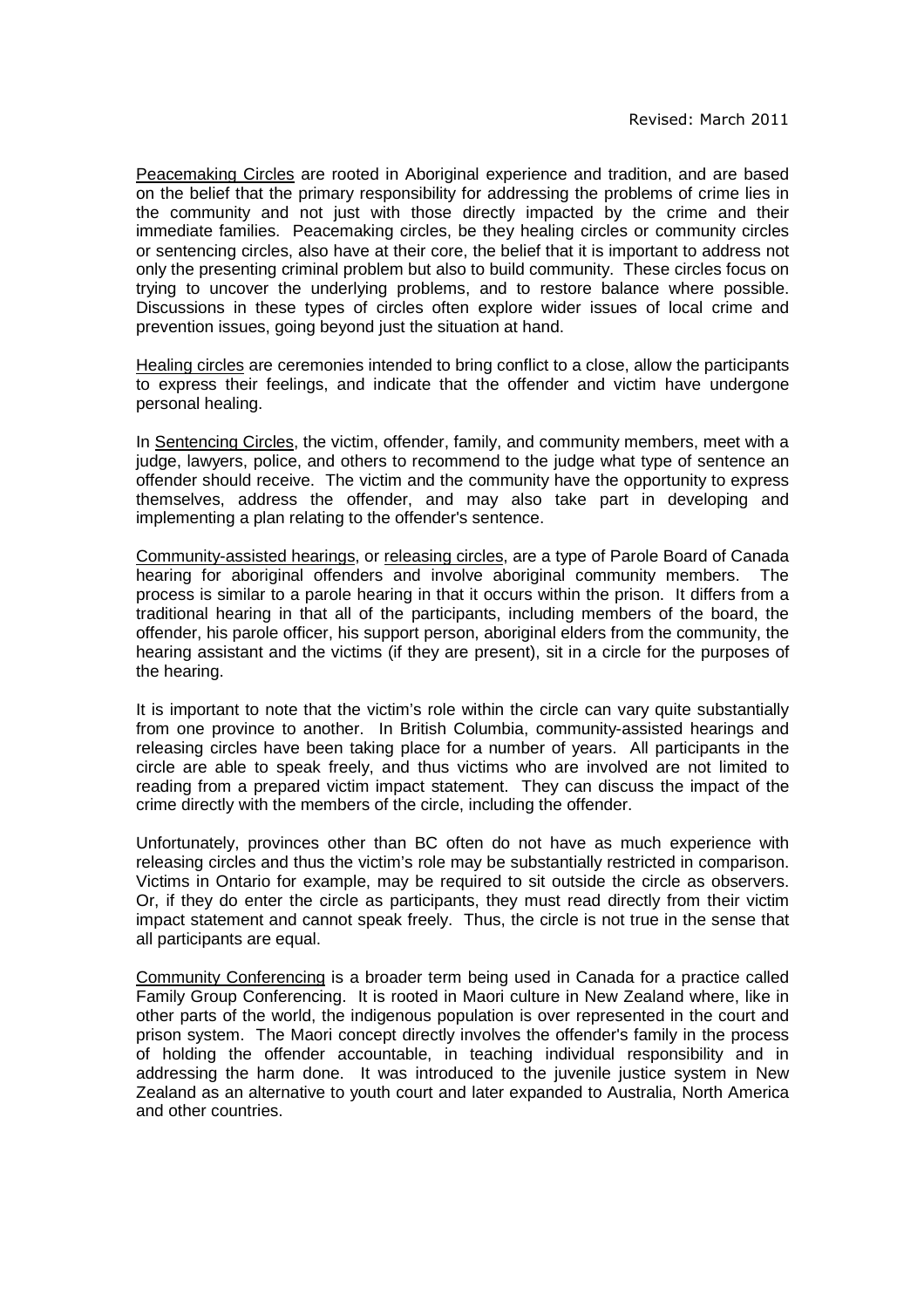In Canada, this model has been adapted to include not only the notion of family involvement but also the participation of both the offender's and the victim's supporters who may or may not be family. The focus of conferencing circles is to repair the harm done by an offence and to minimize the likelihood of future harm. This is accomplished through dialogue geared to increasing understanding between participants and is conducted in a structured circle setting guided by a trained facilitator or convener.

In Community Justice Forums, mediators or facilitators help accused persons and their families to meet with victims, their supporters, police, and others to discuss and resolve the incident. In Canada, the RCMP has been training officers and community members in using this method. Most initiatives have focused on young offenders, but some communities are using this model with adults.

Victim Offender Mediation programs (VOMP) started in Canada 25 years ago and have proven extremely beneficial in assisting victims and offenders find a sense of satisfaction, closure and healing in the aftermath of crime. Victim-offender mediation is a process that prepares interested victims and offenders for an opportunity to meet in a safe and structured setting and with the assistance of a trained mediator. During these meetings, victims often tell the offender about the crime's physical, emotional, and financial impact on their lives, receive answers to lingering questions about the crime and the offender, and participate directly in developing options for trying to make things right. The offender is afforded opportunities to make apologies, provide information and to develop reparative plans and gain insight for personal growth. These processes are sometimes prepared for and/or facilitated using written or video correspondence. In the last decade, new expertise has been developed in mediating cases of serious crime.

It is important to note that participation by the victim is voluntary. The offender's participation is usually characterized as voluntary as well, although we must be careful that the offender's participation is not to avoid more onerous outcomes that would otherwise be imposed. Unlike binding arbitration, no specific outcome is imposed by the mediator. Instead, the mediator's role is to facilitate interaction between the victim and offender in which each assumes a proactive role in achieving an outcome that is perceived as fair by both. Unlike the traditional criminal justice system, VOMP's involve active involvement by the victim and the offender, giving them the opportunity to mutually rectify the harm done to the victim in a process that promotes dialogue between them.

Depending on what stage of the case the mediation takes place, different outcomes will likely result. For instance, a meeting may take place at some point during the trial process or after the offender has spent many years in prison. The terms of the agreed reparation (e.g., restitution, in-kind services, etc.) are reduced to writing, along with any payment and monitoring schedules.

## Healing Lodges

Healing Lodges are a new way of delivering corrections for Aboriginal offenders serving a federal sentence. They are intended to better respond to the needs of the Aboriginal community within the institutions. Healing Lodges reflect the physical space and programs of the Aboriginal culture. The needs of the offenders under federal sentence are addressed through Aboriginal teachings, ceremonies, contact with Elders and children and interaction with nature. Program delivery is premised on individualized plans, a holistic approach, an interactive relationship with the community, and a focus on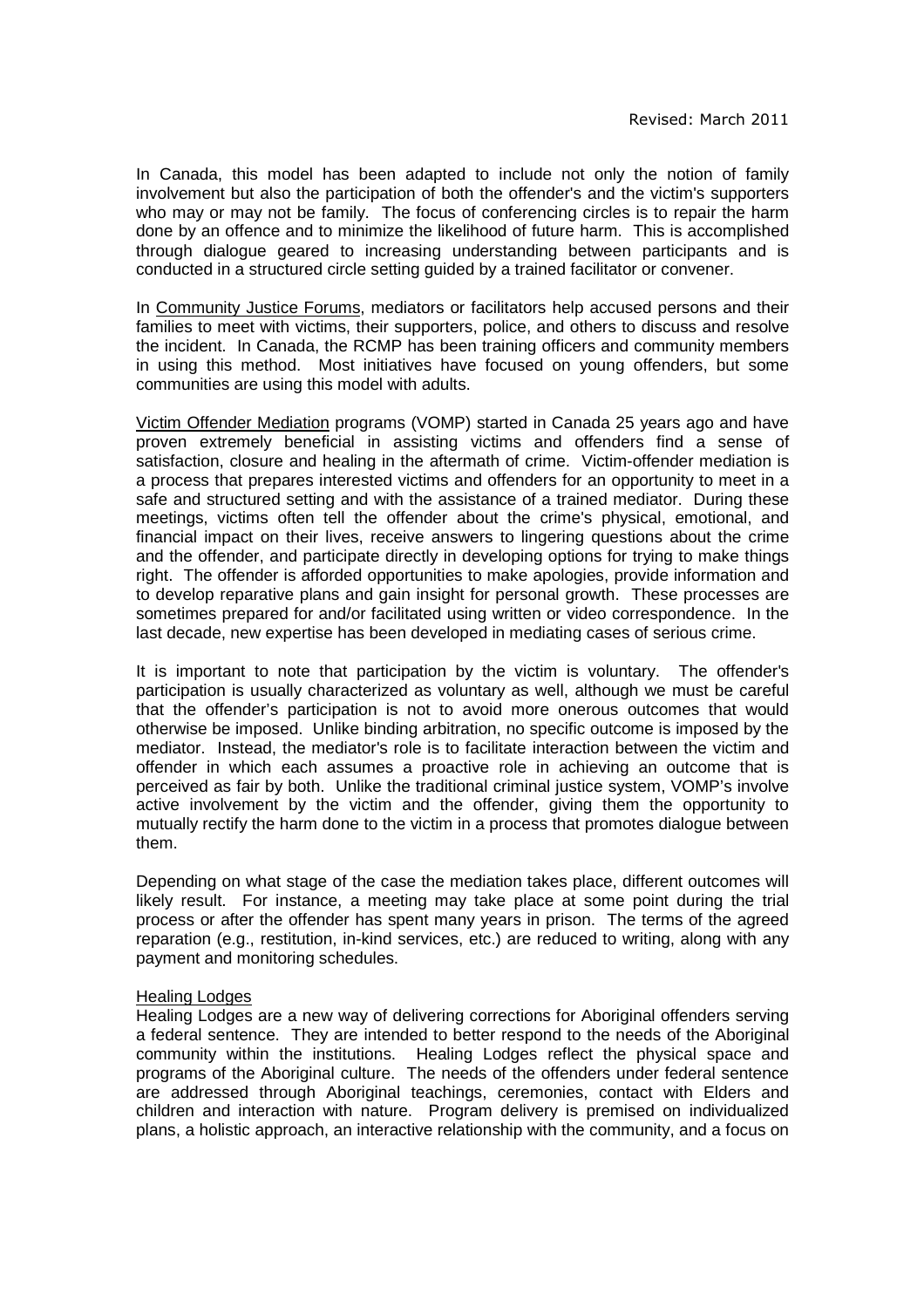release preparation. The Healing Lodges operate from a unique perspective, placing a high value on spiritual leadership as well as role modeling through life experiences of staff. Victims and the community are not a part of this process.

## Surrogate Victim/Offender Restorative Justice Dialogue

A victim or an offender may choose to meet with someone who committed a similar crime or who was similarly victimized, instead of meeting with the specific offender or victim in his or her case. The surrogate victim/offender dialogue has proven beneficial to many victims who want to experience a restorative meeting, but who for whatever reason, cannot bring themselves to meet the offender in their case. Surrogate victim/offender dialogues may also be helpful in preparing victims and offenders for an anticipated meeting at some point in the future. It may also help offenders who want to participate in such a program but the victim is unable or does not want to take part.

## **Restorative Justice for Young Offenders**

Youth crime and how to deal effectively and appropriately with it is a contentious issue in Canada. The movement towards restorative justice for youth began with the revelation that Canada imprisoned more youth than any other Western country including the United States. This was problematic for many people within the criminal justice system who believe that youths could and should be better served. Thus, we have seen a strong movement toward the use of restorative approaches for dealing with young offenders, in the Youth Criminal Justice Act, which replaced the Young Offender's Act. The use of measures outside the court process is believed to encourage accountability, as well as reduce youth imprisonment.

Sometimes, the police and the court system decide that criminal court proceedings are not in the best interests of the youth or society. In such cases, the youth may be diverted or referred to an alternative or extrajudicial measures program wherein an appropriate penalty is determined. This provides an opportunity for victims to participate in decisions related to the measures selected and to receive reparation. Extrajudicial measures encourage families and the community to participate in design and implementation of measures.

Most restorative programs for youth are limited to first-time, non-violent offenders (although new programs and studies are analyzing the benefits of RJ and violent crime). Commonly referred to as alternative or extrajudicial measures, they may involve programs such as community service, restitution to the victim, volunteering for a nonprofit organization, attending a wilderness camp that allows youths access to counselling and teaches life skills, public speaking, attending substance abuse or aggression programs, and even reconciliation programs where the victim and offender discuss the crime and its aftermath.

Restorative programs for youth can be applied either before or after a youth has been charged. Once a youth has agreed to participate, an agreement may be struck. If the program is pre-sentence or post-sentence and the youth does not comply with the arrangements made during the restorative process, the case can be referred back to the youth court to be dealt with in the traditional manner.

## Youth Justice Committees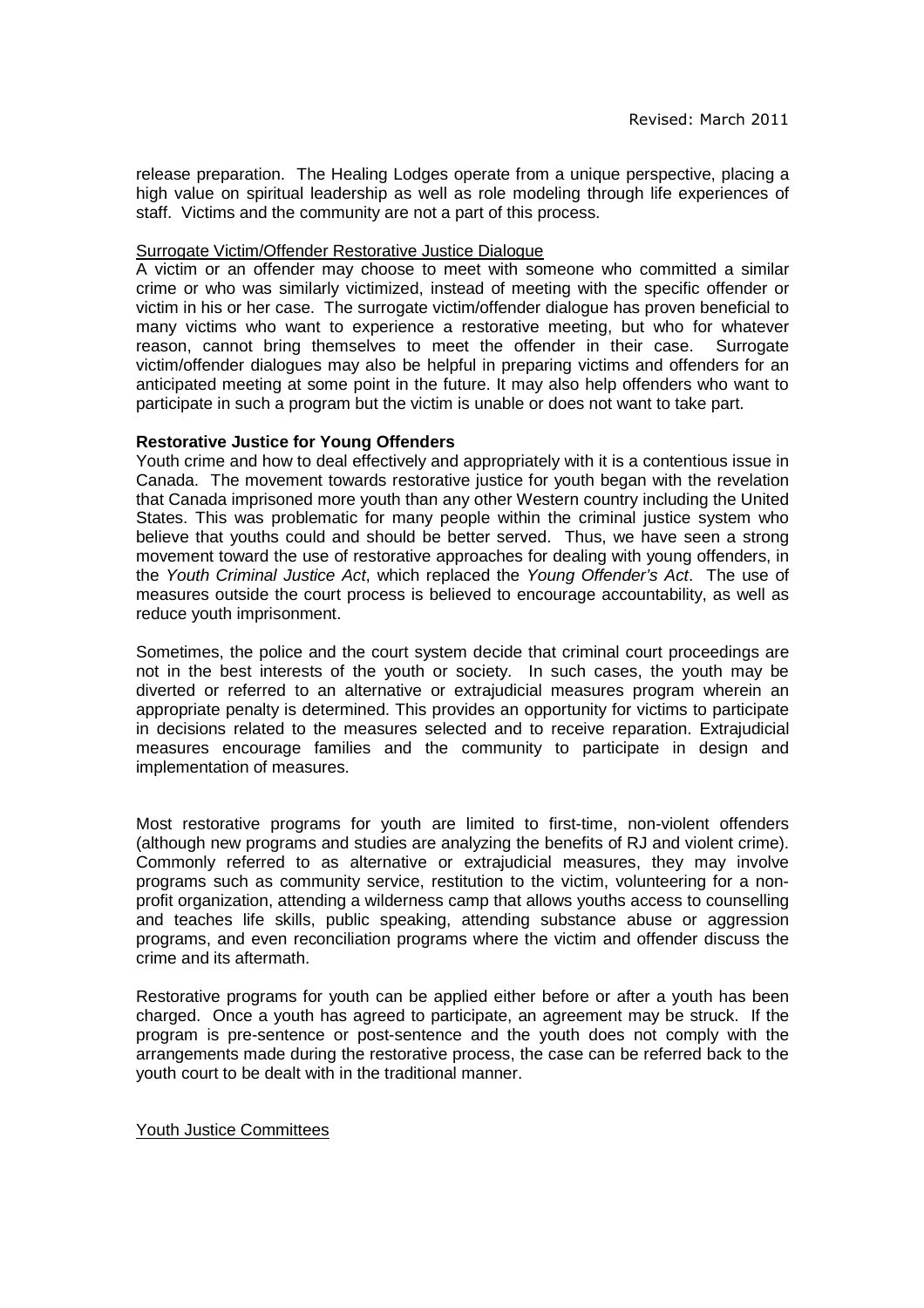Youth Justice Committees are a held as a way include restorative justice principles in youth criminal justice process. Community members meet with victims, young people alleged to have committed non violent offences and their parents to negotiate an appropriate way for the young person to make amends for his or her actions. The committees deal with pre-charge referrals from police (extrajudicial measures) and post charge referrals from the crowns (extrajudicial sanctions) to give advice on the appropriate extra judicial measures to be used in respect to a young person. These committees ensure that community support is available to the young person by arranging for the use of services from within the community and enlisting members of the community to provide short term mentoring and supervision. Committees also help coordinate the interaction of a child protection agency with the youth criminal justice system

# Restorative Conferences

A Restorative Conference consists of a group of people who are convened to give information in accordance with section 19 of the YCJA. Section 19 provides stipulations on who may call conferences and the rules which guide conference structure. Conferences provide an opportunity for a wider range of perspective, more creative solutions, better coordination of services and increased involvement of the victim and other community members. The conferences involve meetings between offenders, victims and community members. They have an emphasis on restorative justice and victim compensation for injury caused by the offender. Restorative processes may include: family group conferences, community accountability panels, peer mediation, sentencing circles, victim-offender reconciliation, youth justice committees, and interagency case conferences. The purpose is to give advice on appropriate extrajudicial measures, conditions for judicial interim release, sentences, review of sentences and reintegrational plans

## Types of programs for young offenders:

Pre-charge programs occur after a youth may have been caught committing a crime, but the police have not charged him/her. There may be an agreement struck in which the police do not charge the youth if he or she agrees to take part in a pre-charge program. In other instances, the police may caution the youth and recommend to his/her parents that they participate in a pre-charge restorative program.

Post-charge programs occur after a youth has been formally charged with a crime, but before court procedures begin.

Post-sentence programs occur following the imposition of a disposition (sentence) by a youth court. A judge may recommend that a youth participate in a certain program as part of the sentence or in addition to their sentence.

## **Number of RJ Programs in Canada**

According to the Canadian Inventory of Restorative Justice Programs the following programs are available for youths and adults:

- 4 National Programs,
- 15 programs in Ontario,
- 4 in Nova Scotia/PEI.
- 3 in the Yukon.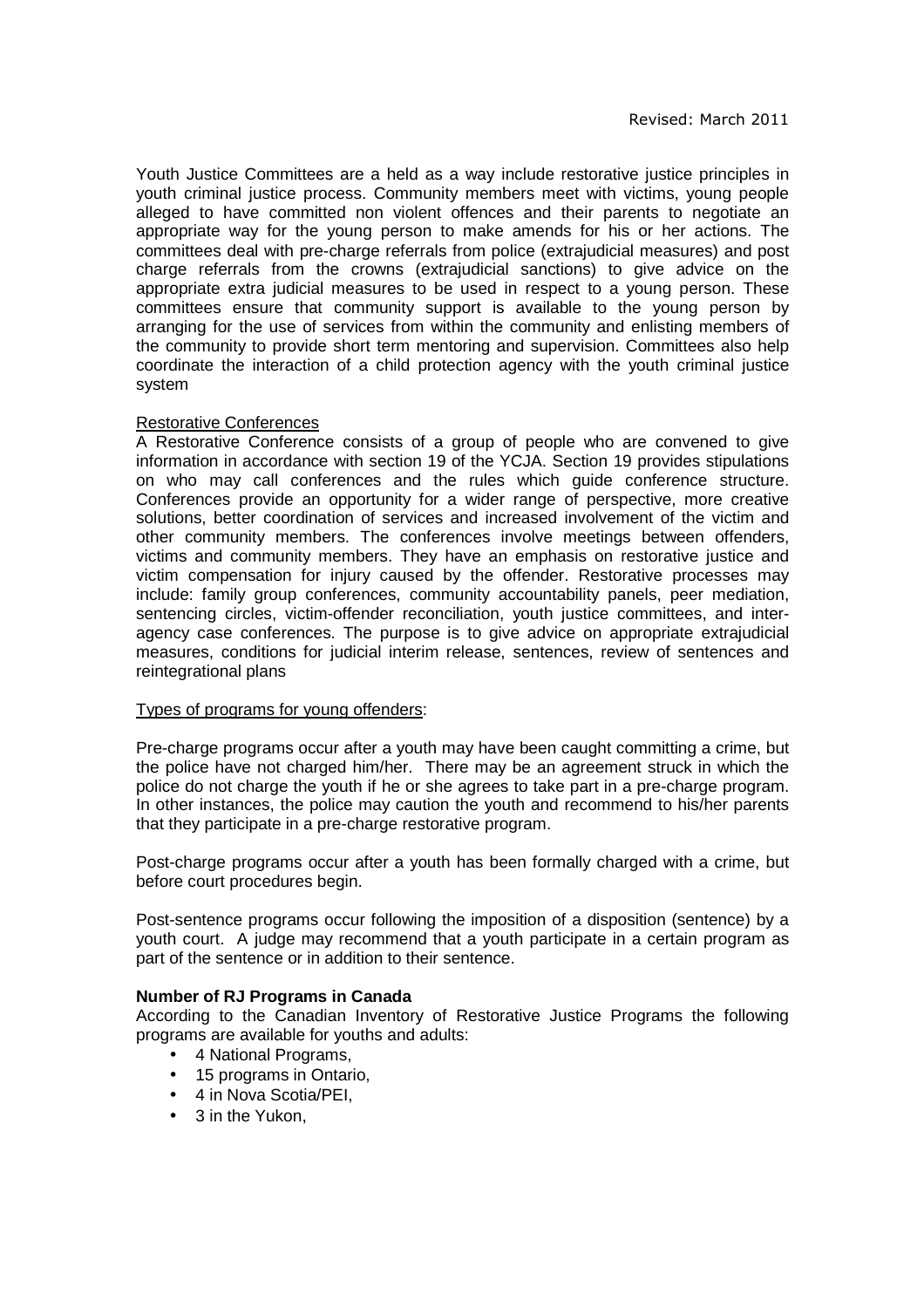- 30 in British Columbia,
- 8 programs in Alberta,
- 4 in Newfoundland/Quebec, 1 in the Northwest Territories,
- 1 in Nunavut/Yukon, and
- 2 two programs in Manitoba/Saskatchewan.

Please visit http://www.csc-scc.gc.ca/text/rj/crg-eng.shtml for more information about a program in your area.

# **Considering the rights of victims in restorative justice**

Good restorative justice programs have well-trained facilitators who are sensitive to the needs of victims, who know the community in which the crime took place and who understand the dynamics of the criminal justice system. If you are considering taking part in a restorative program, make certain that it considers your safety, provides you with all of the information you require, allows you to choose the path you wish to follow, allows you to tell your story, validates your loss as a victim and considers restitution for you.

The following is a checklist for restorative justice professionals to ensure that their programs are indeed meeting the needs of victims. Victims of crime can also use this checklist to evaluate a RJ program and ensure that it is meeting their needs.

# **SAFETY:**

- Is the safety of victims the program's highest priority?
- What safety measures does your program have in place to ensure the victim's safety before, during and after the process?
- Are victims asked if they feel safe, and what would make them feel safer?

## **INFORMATION:**

- Are victims given a comprehensive explanation of the events to take place?
- If victims need help with referrals, do you tell them how to advocate for themselves and help with the process if needed?

## **CHOICE:**

- Does your program inform victims of their options for varying levels/degrees of participation?
- Does your program offer the victim the opportunity to have an advocate, probation officer or other support person present?
- Does your program amend its normal practices to meet the special needs of a victim?

## **TESTIMONY:**

- What procedures are in place in your program to ensure that there is always an appropriate environment for victims to tell their stories?
- If a victim chooses not to participate, are there other options for the victim to provide testimony? Are those options described in writing and given to victim?
- Is there an opportunity provided for the victim to ask questions of the offender?
- Does your program offer victims assistance in this process?

## **VALIDATION:**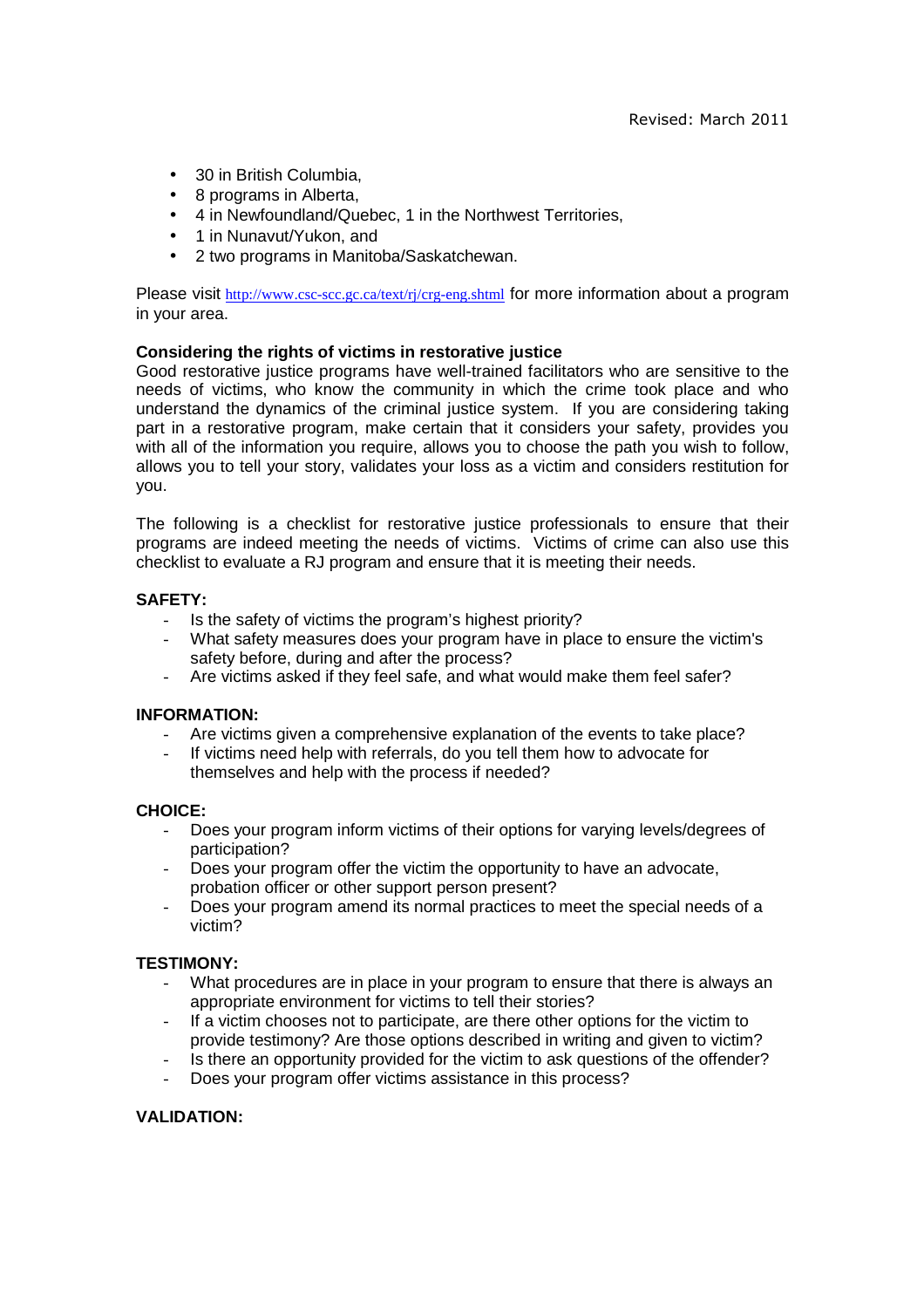- Does the perpetrator get the clear message, "What you did was solely your responsibility and it was not okay to do that"?
- Does the victim get the clear message, "What was done to you was wrong; it was not your fault; you are justified in feeling afraid, angry and unforgiving"?

## **RESTITUTION:**

- Do you consider restitution in every case?
- Do you ask victims if there are any other ways the offender can repay, that would be more beneficial or healing than monetary compensation?

## **How can victims benefit from restorative justice programs?**

Restorative justice programs can be beneficial in that victims can express their thoughts, feelings and emotions about the crime and the harm arising from it. Such programs offer a variety of settings and circumstances through which victims, offenders and communities can address and repair the harm caused in a particular case. Since the goal of the process is repairing harm and restoring relationships victims are given an important voice in making things right. Many victims have expressed high levels of satisfaction with the justice system after having participated in such programs. Involvement may also help victims heal emotionally in the aftermath of the crime, as well as reduce the fear of the offender and further criminal victimization.

Victims should however be aware that restorative programs are time consuming and emotionally draining. For some victims, even the idea of meeting the offender can be overwhelming. Victims may also suffer further distress if they feel at all pressured to participate in such programs.

#### **Restorative justice for serious, violent crime**

Mark S. Umbreit, Ph.D., is a world-renown facilitator of Victim Offender Mediation. In his research, Umbreit has found that the victim offender mediation process humanizes the criminal justice experience for both victim and offender; holds offenders directly accountable to the people they victimized; allows for more active involvement of crime victims and community member (as volunteer mediators) in the justice process and suppresses further criminal behaviour in offenders.

Umbreit believes that many of the principles of restorative justice can be applied in crimes of severe violence, including murder. He, and other researchers in this field, would even suggest that the deepest healing impact of restorative justice is to be found in addressing and responding to such violent crime.

In his research for the Center for Restorative Justice and Peacemaking at the University of Minnesota, Umbreit has found that an increasing number of victims of sexual assault, attempted homicide, and survivors of murder victims are requesting the opportunity to meet the offender to express the full impact of the crime upon their life, to get answers to many questions they have and to gain a greater sense of closure so that they can move on with their lives. In most cases this occurs many years after the crime occurred and the actual mediation/dialogue session is typically held in a secure institution where the offender is located.

In the mid-1980's, only a handful of such cases in scattered locations throughout the United States were provided with the opportunity for a mediated dialogue. Umbreit notes, "As we approach the end of the century, Victim Services Units in six states are at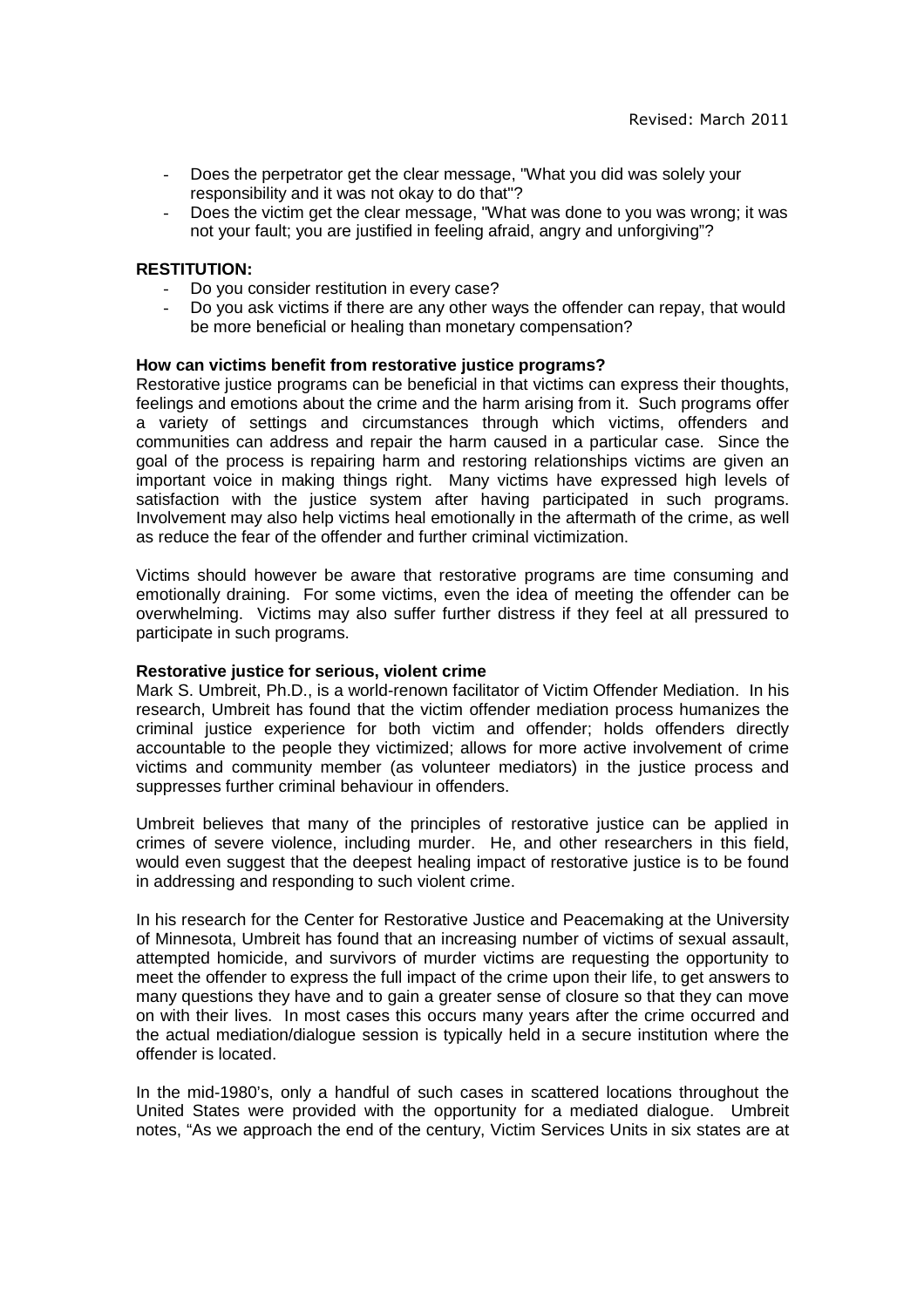various levels of developing a statewide protocol for allowing such an encounter between a victim/survivor of a severely violent crime and the offender. In Texas, there has been a waiting list of more than 300 victims of severe violence, including many parents of murdered children, who have requested a meeting with the offender through the Victim Offender Mediation/Dialogue Program of the Victim Services Unit, Texas Department of Criminal Justice. A growing number of victims of severe violence in Canada and Europe have also expressed interest in a mediated dialogue session with the offender. The Canadian Ministry of Justice has for many years supported the development of these services by the Victim Offender Mediation Program of the Fraser Area Community Justice Initiatives in Langley, British Columbia."

Umbreit believes that many people within the victim rights movement are skeptical of restorative justice, even though his research has found that the movement is entirely victim-driven – crime victims themselves initiate the process.

Umbreit is careful to acknowledge that far more advanced training of mediators and preparation of the parties is required in cases involving sexual assault, attempted homicide and murder. There are only a couple of such programs in Canada. In Langley, British Columbia, Dave Gustafson developed the Fraser Region Community Justice Initiatives Association – which fosters peacemaking and resolution of conflict in the community through the development and application of mediation and conciliation. They offer a day treatment program, a victim offender mediation program and a victim offender reconciliation program. In Ottawa, the Collaborative Justice Program uses Restorative Justice techniques to demonstrate how a comprehensive restorative approach in cases of serious crime can deliver a more satisfying justice to victims, wrongdoers and the community by giving priority to their needs for support, information, safety, accountability, reparation and reintegration. They utilize a variety of restorative tools in a holistic approach to each individual situation. A coordinator works with all those impacted by an offence to determine the most appropriate course of action. The Collaborative Justice Program has been dealing with serious crime like armed robbery and impaired driving causing death for multiple years now.

## **Potential problems with restorative justice**

## Perception of being soft on crime

Critics of RJ often equate it with being 'soft on crime' or 'an easy way to avoid prison.' Victims and their advocates have voiced concern that some programs, particularly those conducted at the beginning of the criminal justice process result in the offender avoiding a jail term and avoiding jail should not be the goal of any RJ program. In some cases, it is appropriate for the victim, the community and the offender to come up with a sentence that does not include prison. In other cases, despite having participated in a RJ program, it may still be necessary for an offender to be sent to prison because of the nature of the offence, his past record, and his risk to re-offend.

As for being 'soft on crime,' many offenders who have participated in these programs, particularly those where they have met the victim, say it was tougher than the punishment they would normally receive. Having to account personally for breaking into someone's home, assaulting someone or murdering someone's child can be much more difficult than facing a judge and nameless jury.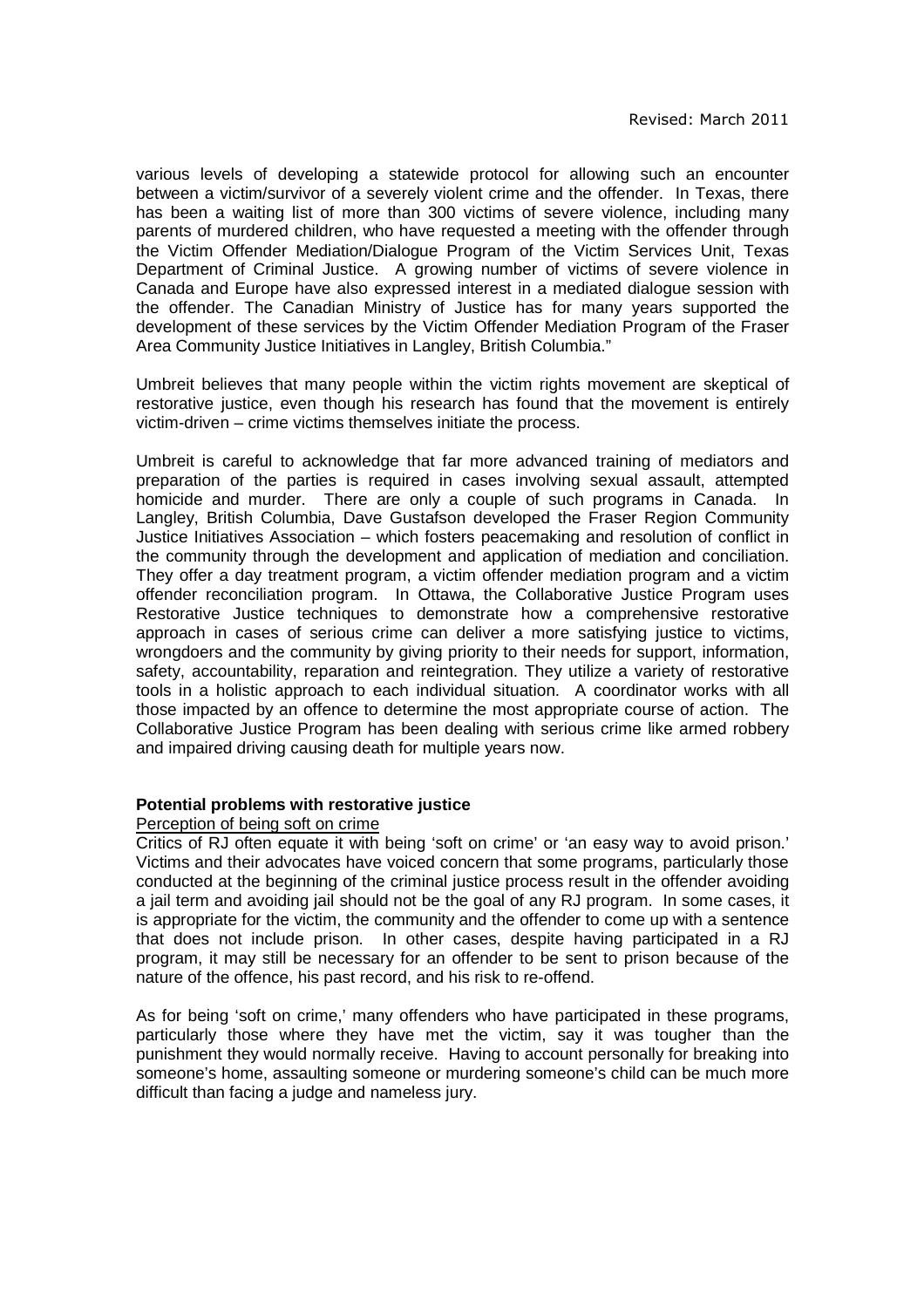#### Possibilities for remorse, repentance and forgiveness

While the principles of restorative justice are sound, they are not necessarily appropriate for every case. Some victims, especially those of violent offences may not feel that forgiveness, repentance and remorse are appropriate or even possible. Not all victims wish to participate likewise, not all offenders are remorseful for their actions.

For many victims and survivors of violent crime, punishment and incapacitation may be viewed as a necessary component of the criminal justice process. That is not to say that possibilities for restorative justice are completely lost, just that they may be unwanted for the time being. These strong feelings should be respected.

#### Pressure on victims

Victims of crime should never feel compelled to take part in the restorative process. Some victim advocates assert that there is a danger that victims may feel pressured into taking part. For some victims, even the thought of meeting the offender may be very distressing. Certainly, it would be ideal if all cases could be settled using a holistic perspective that is inclusive to all parties and satisfactory to all parties, but criminal justice professionals must understand that this option is not always possible or appropriate.

Victims should also be prepared for frustration and disappointment should the offender in their case be uninterested or unwilling to participate in a restorative program. Some offenders are simply not willing to accept responsibility for their actions or to show remorse. This may be devastating to a victim who thought they might finally be able to receive answers to their lingering questions about the crime.

Some victims and their advocates have expressed concern that programs tend to focus on the offender and do not recognize the needs of victims. This is largely because victims and their advocates are often not involved in the design and implementation of restorative programs. Finally, victims and their families might also feel burdened by inconvenient meetings that are time-consuming.

#### Appropriateness in cases of sexual assault and family violence

Many advocates for women - particularly aboriginal women - have raised concerns about the use of restorative approaches in their communities, especially in cases of sexual assault or family violence.

The idea of restoration may be suspect in situations where the offender holds power or influence over the victim because the victim is specially vulnerable through age, economic dependency, mental or emotional capacity, or because of the nature of the offence (such as spousal assault or sexual offences). The safety of the victim is to be taken very seriously and may be compromised by such a meeting or dialogue.

Similarly, the public expects the justice system to clearly denounce serious and violent crimes, and the use of restorative processes might be seen as compromising that message. In reality, most restorative programs simply do not believe it is appropriate and thus do not offer programs for cases of sexual assault and family violence.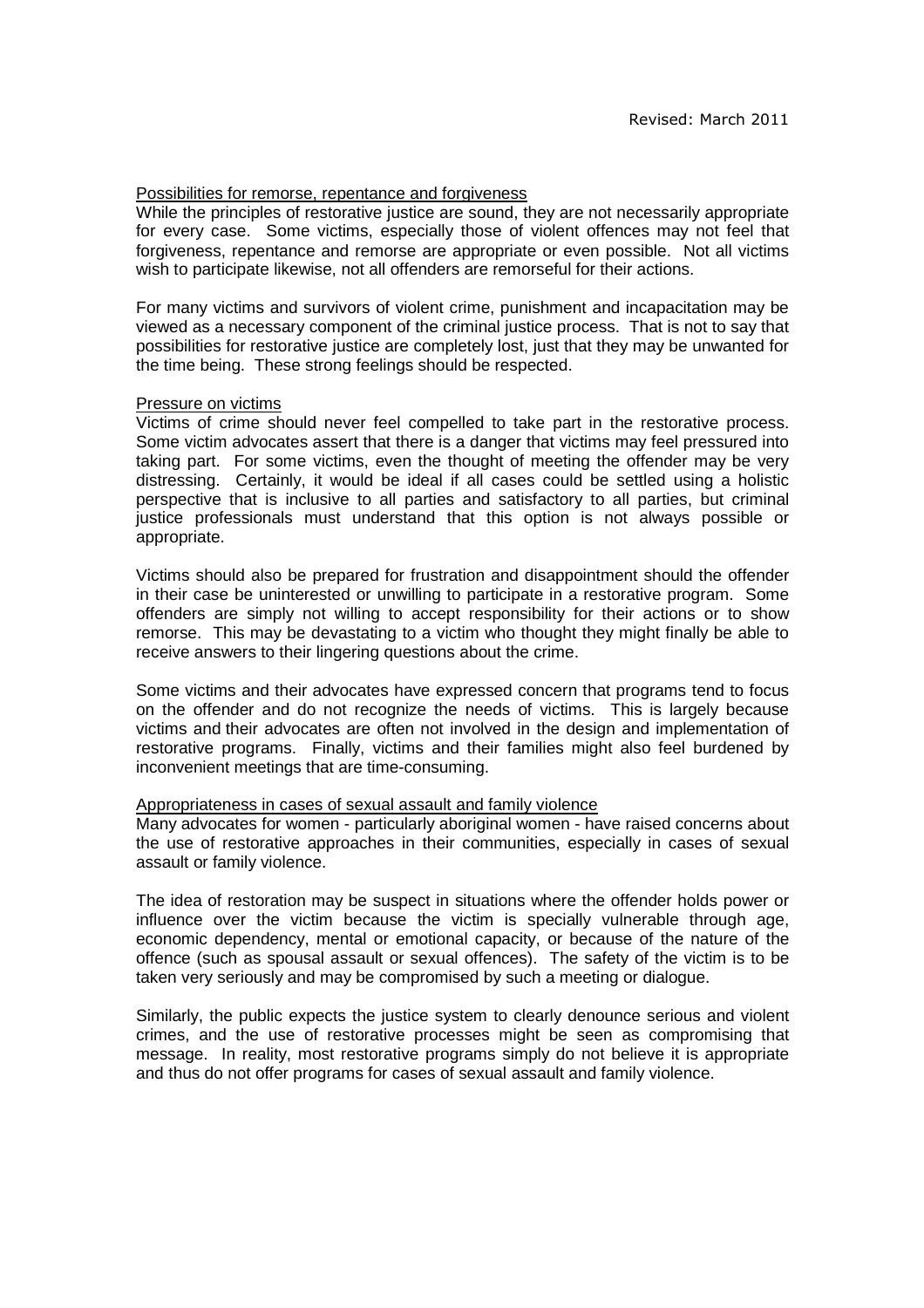#### Effects on offenders

Some restorative processes may have disadvantages for offenders. Although programs are to ensure that participation is voluntary, like victims, offenders may also feel pressured to take part in a program. As a result, they may choose not to seek legal advice or feel they have to admit guilt even if they believe they are innocent. In some cases, restorative processes might even result in tougher consequences than a court would impose. To be effective, restorative justice must respond to concerns about public safety while also respecting the rights of the accused to state their innocence and to have a fair trial.

## Training and Standards

One of the concerns of many RJ practitioners and promoters is the rapid growth of RJ programs and the need to ensure that those running the programs (i.e. mediators) are properly trained. Someone who is not properly trained could do significant harm to a victim. As more government money becomes available for these programs, governments must ensure those running the programs are properly trained and applying the principles of RJ.

#### Misuse of RJ

As more and more governments see the benefits of RJ programs (cost savings), they will fund more and more programs. The difficulty for RJ practitioners will be ensuring the many new programs stay true to the principles of RJ and do not succumb to government pressure to deal with more offenders faster and at less cost. RJ is not about getting offenders out on parole sooner or avoiding prison altogether.

#### **Do victims have to participate in restorative justice?**

No. A victim's participation is entirely voluntary. When considering whether to participate or not, victims should be provided with as much information as possible about the process, possible outcomes, his or her role, the role of the offender and any other participants, as well as other options. Such programs are intended to prevent the further victimization of crime victims.

Victims of crime should proceed through the criminal justice system in the manner they are most comfortable. While not appropriate for every case, victims who have an interest in pursuing restorative programs, have every right to do so. Restorative justice programs certainly do have many benefits for victims of crime. They have been proven to involve victims, repair the harm done to victims and their families and, for the most part, have left victims highly satisfied with the result of their case. Other research has found that restorative justice helps victims with emotional healing and lessens their fears of the offender and about revictimization.

If you think that restorative justice may be beneficial to you, speak to your local victim service providers, Crown Attorney, police or your provincial or federal correctional service about this option and they may be able to put you in touch with a program in your area.